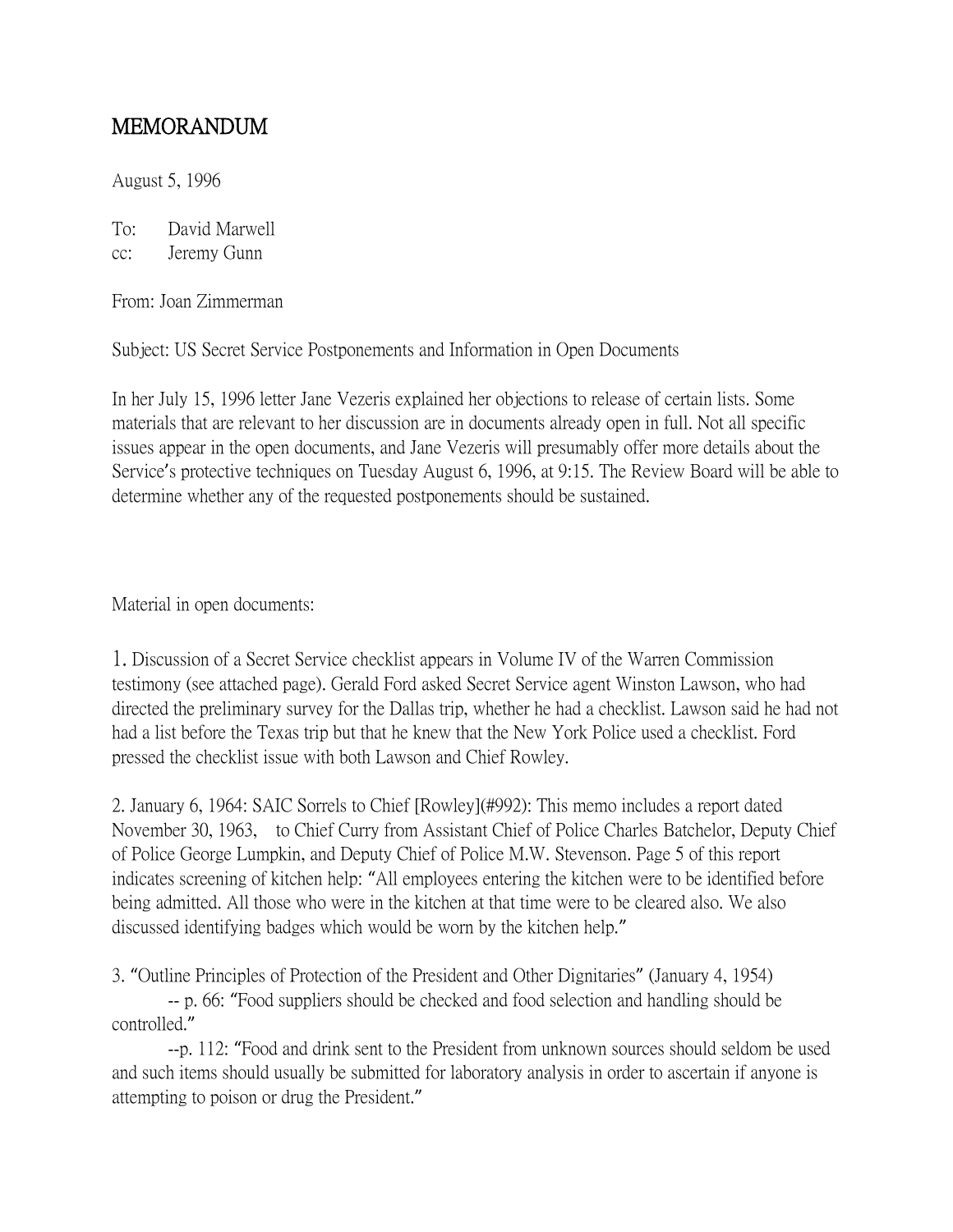--p. 112: "Food and drink for the President's residence should be procured from supply sources of known reliability and the selection of items from the stores should be done by a member of the President's household staff."

--p. 112: "Whenever practical at banquets or similar affairs the food and drink served to the President should be selected at random from the servings prepared for the entire assemblage. At such affairs a member of the protective force should generally be present in the kitchen where the food is being prepared and served to observe the kitchen employees and any visitors or strangers who might enter the area while the food is being processed. As a general rule, kitchen employees and waiters should be checked for loyalty, criminal record, mental condition, and general character at places where the President attends dinners or banquets."

--p. 113: "Those [employees] who are not completely trustworthy should be identified as such by investigation or other intelligence gathering means."

--p. 113: "Extensive effort should be made to establish the identity of all employees and visitors to assure that an attacker does not gain admittance by impersonation."

--p. 113: "Monitoring for unusual bacteria in the area occupied by the President should be continually performed by a suitable public health or medical laboratory."

--p. 126: (Hotels) "List of hotel employees to be engaged during visit of President for PRS and police checks."

--p. 126: (Protective measures) "Control for processing of food to prevent contamination."

--p. 127: (Private residences) "List of domestic employees, caterers, etc., for PRS and police clearances."

--p. 127: (Public Halls and auditorium) "List of employees to be on duty during appearance for PRS and police clearances."

--p. 130: (Sports events) " List of names of employees to be engaged during Presidential visit for PRS and police clearances."

--p.131: (Military reservations) "List of military personnel to be engaged during visit of President for PRS and police clearances."

--p. 132: (Church services) "List of church employees for PRS and police clearances."

--p. 133: (Theater) "Complete list of theater employees in addition to cast for PRS and police clearances."

4. "Final Survey Report" Dallas-November 30, 1963 (Commission Exhibit No. 768) by Winston Lawson: "The President's food supply was to come from the general food supply, and the head table waiters, food preparers, and Crotty Bros. Personnel were listed and names and data sent by SAIC Sorrels, Dallas, to our Protective Research Section for processing." (Page 7) And: "A list of catering personnel, wash room attendants, and the organist who might in close proximity to the President at the Trade Mart and a list of persons who would serve the food were forwarded to the Protective Research Section by SAIC Sorrels, Dallas Office, on November 18, 1963." (Page 9).